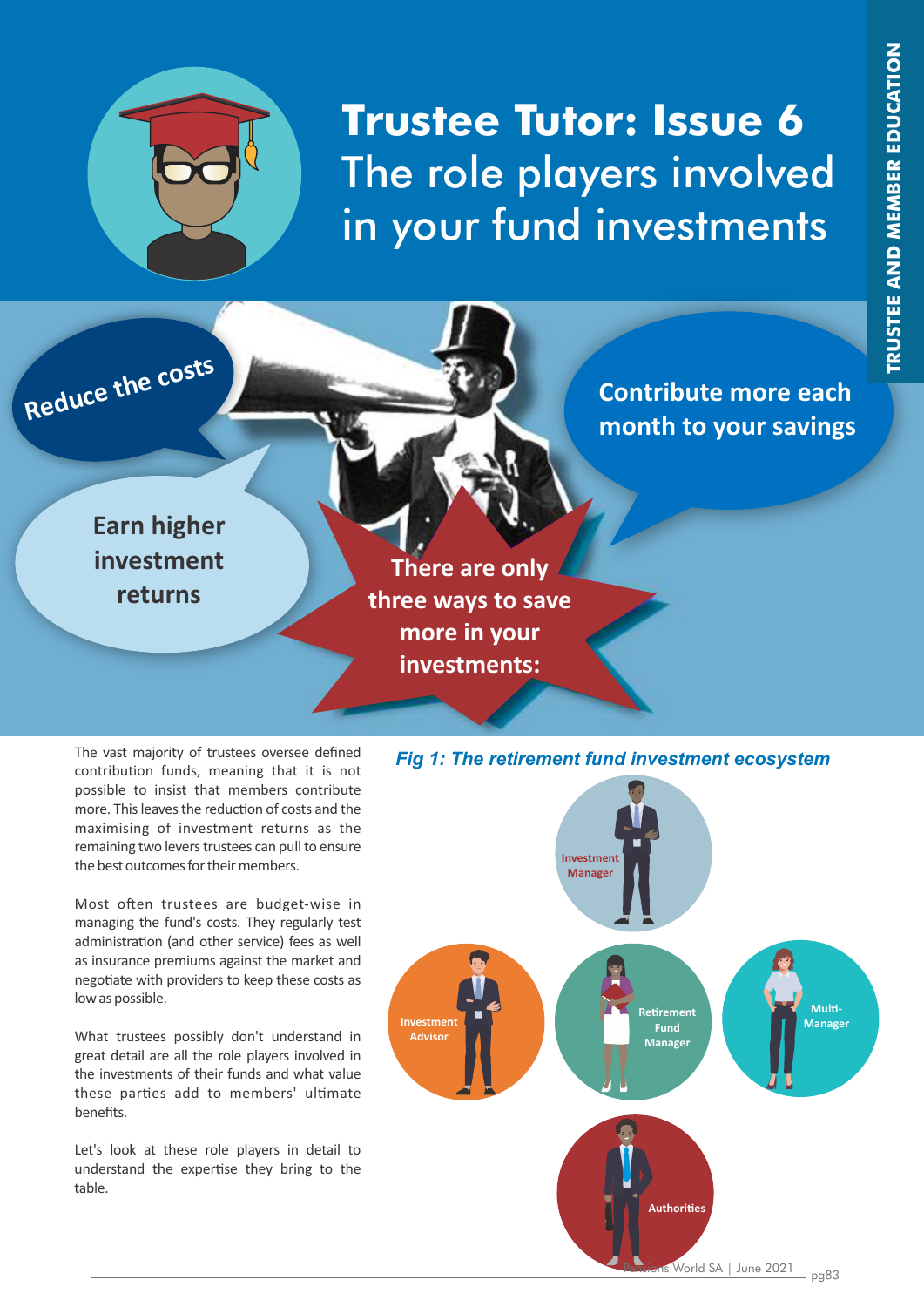### **The investment manager** *Also known as an asset manager or a fund manager.*



The investment manager is the entity responsible for implementing a retirement fund's investment strategy. These are the professional experts who research and decide the most appropriate shares, bonds and other assets to invest in that best fit the strategy of the chosen investment portfolio. And then they trade (buy and sell) them. The investment manager handles all the activities associated with the management of investment portfolios, from the day-to-day buying and selling of shares to portfolio monitoring, transaction settlement, performance measurement, and regulatory and client reporting.

Some investment managers may be selected for their specialist skill in managing a particular asset class (specialist mandate) while other managers may be chosen to invest across various asset classes (balanced mandate).

An investment manager must be licensed as a Financial Services Provider (FSP) under the Financial Advisory and Intermediary Services (FAIS) Act and needs to comply with many legal requirements in order to manage investments on behalf of the man in the street. These licensing requirements means that investment management is a very specialised and onerous activity and trustees need professional investment managers to invest their retirement fund's assets.

#### *The local investment manager*

These are investment managers who invest in shares and other asset classes in the country in which they are based. In this portfolio, you would find a South African investment manager invested (or trading) in South African shares, bonds, cash, property and other assets in the local economy.

It is unusual for your local team of investment professionals to also have the required skills and experience to manage the offshore portion of a retirement fund's investment portfolio. Most often, there will be a separate team within the local investment manager who focus on offshore (overseas) investments, or the local investment manager will partner with an international investment manager.



#### *The offshore investment manager*

The offshore investment manager invests in asset classes outside of the retirement fund's local jurisdiction, in other words, investments made outside of the country in which the retirement fund operates.

Investing overseas is complicated as local managers and their clients need to understand the regulatory and market environments outside of their "home base". For this reason, specialist offshore management teams will be set up within the local manager's team or strategic partnerships with overseas investment managers will be formed. It is usual for a retirement fund's offshore portion to be invested in similar asset classes overseas, as the local portion of the portfolio.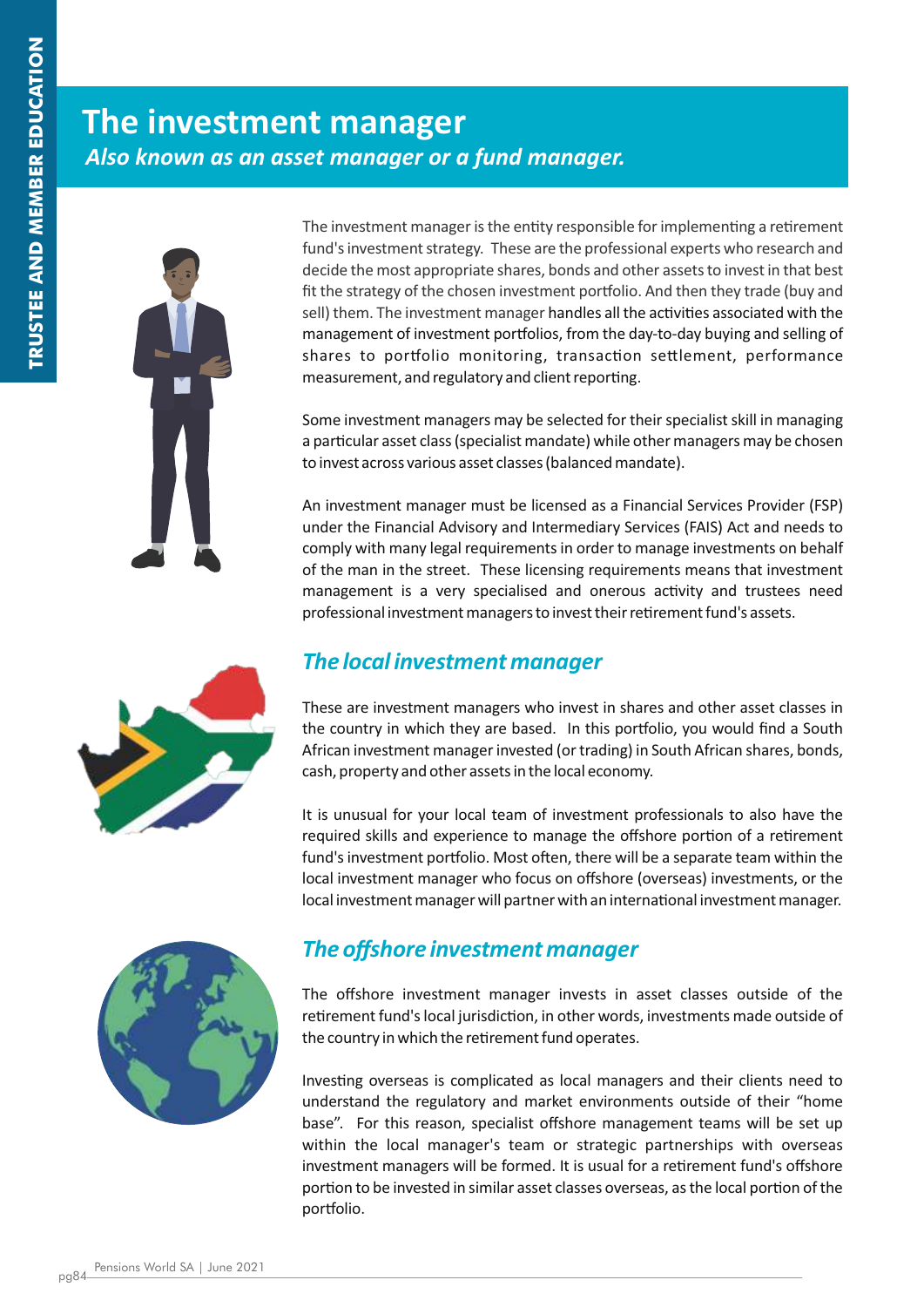

#### **The active manager**

In an investment portfolio with an active mandate, the investment manager will actively trade shares and other asset classes in an attempt to outperform a specific benchmark. The success of the portfolio depends on the expertise and experience of the investment team in using detailed research and market forecasting.

Active managers take into account market trends, changes in the economy, shifts in the political landscape and the myriad of factors that affect the companies in which they invest. This information is used to buy or sell the underlying assets in the investment portfolio.

These managers assert that their processes result in higher returns than can be achieved by an investment portfolio that simply invests in an index.



#### **The passive manager**

Also known as an index tracking investment.

The passive investment manager designs a portfolio to track the returns of a particular market index or benchmark as closely as possible. For example, each stock listed on an index is weighted and the passive manager will use the same weights in their investment portfolios.

The purpose of a passive investment portfolio is to generate a return that is the same as the chosen index.

### **The multi-manager**



A multi-manager is a manager of investment managers. They offer value to trustees (and members) by reviewing and selecting the investment managers to use for various investment mandates. The multi-manager pools the investments they receive and splits them across a number of investment managers they believe are best placed to meet those mandates. This offers trustees meaningful diversification not only across asset classes, but also across different investment managers who, when blended together, provide the optimum combination of skills to meet an identified investment objective.

Using a multi-manager strategy shifts the responsibility for researching, choosing and monitoring investment managers from the trustees to an expert multimanager who has resources to dedicate to this process. Many retirement funds invest in portfolios set up by multi-managers.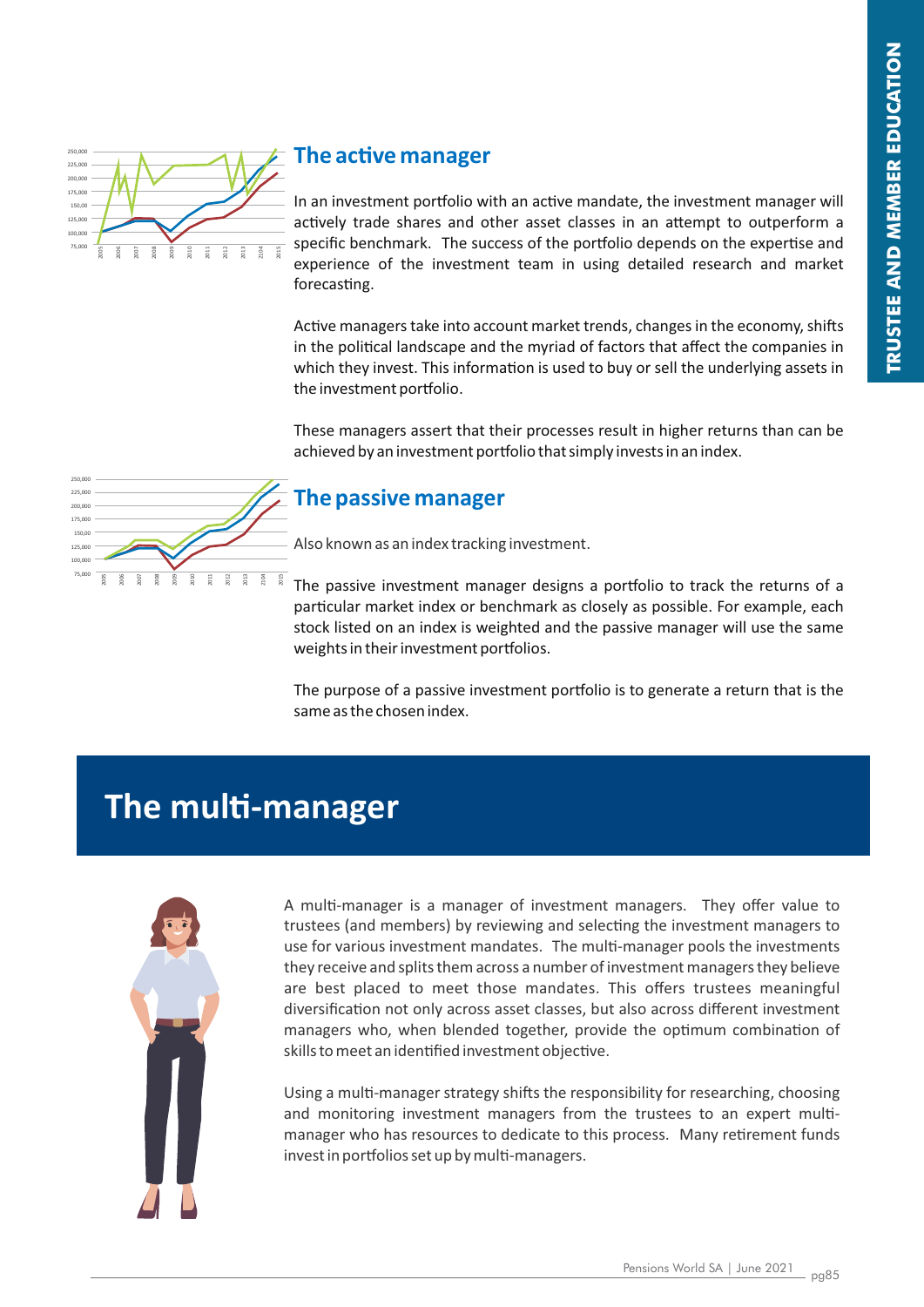### **The investment mandate - segregated or pooled**

An **investment mandate** is an instruction to manage a pool of capital—a particular pile of funds—using a specific strategy and within certain risk parameters.

All retirement fund investments are either in segregated or pooled investment portfolios.

A **segregated portfolio** is an investment portfolio structured by the trustees for their retirement fund's investments only. In a segregated investment portfolio, the trustees mandate the investment manager on exactly what type of investments they wish to invest in. These investments are in the retirement fund's name and the investment performance is specific to that retirement fund. In a segregated portfolio the trustees have a considerable amount of input and are responsible for monitoring that the investment manager keeps to the mandate that has been set and is not taking excessive risk (or taken any decisions outside of the set mandate).

Because segregated portfolios are personalised and specific for each retirement fund, investment managers have a minimum value of investment they require from a fund. This minimum investment value is usually quite substantial and therefore generally only larger retirement funds will have the ability to set up their own personalised segregated investment portfolios.





**Pooled investment portfolios** are "off the shelf" portfolios offered by investment managers either through a life license or a unit trust license. These licenses allow the investment manager to bring together (or "pool") various investors' assets and invest them together under one common mandate. Trustees usually look for a mandate that meets their fund's needs and invest with a particular manager, rather than structuring their own mandate. In a pooled portfolio, the investments are held in the insurer or the investment manager's name and each investor in the pool earns the same return.

There are generally no entry or exit costs to investors in pooled portfolios and the costs of the portfolio are split amongst the larger pool, making them generally more cost effective than segregated portfolios (unless you have a very large retirement fund). This makes pooled portfolios very attractive to retirement funds.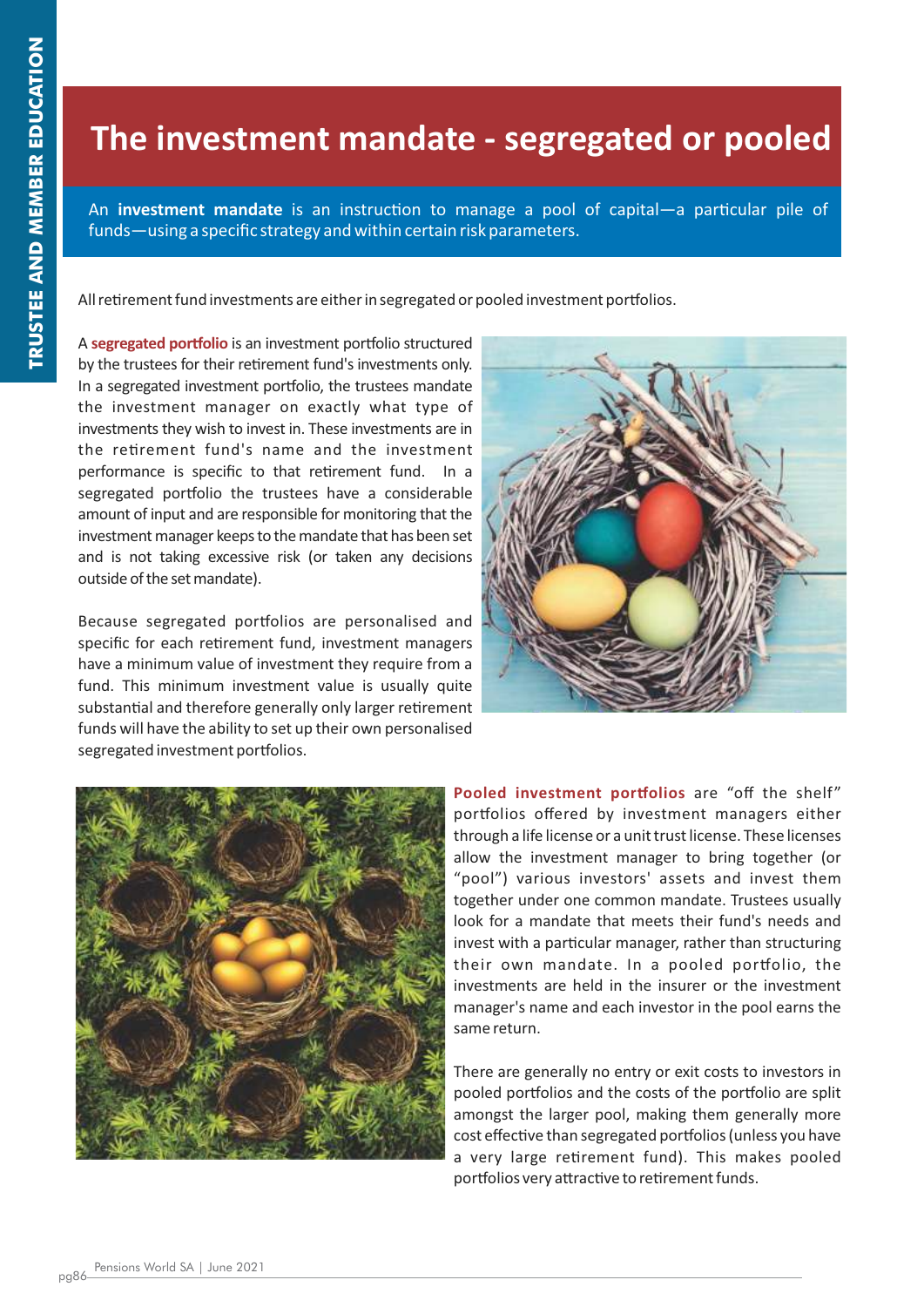### **The custodian**



A custodian or custodian bank is a specialised financial institution that holds customers' shares for safekeeping to prevent them from being stolen or lost. The custodian may hold these shares, and other assets, in electronic or physical form. (most companies have dematerialised and are therefore held electronically)

The custodian keeps proper records of ownership, valuation, accounting and reporting of assets owned by an investment manager. They also process trades, which involves tracking, settling and reconciling assets that are bought and sold by the manager.

## **The authorities**

**CONSUMER** CREDIT





In South Africa we have a twin peaks model of regulation of financial services.

The **Prudential Authority (PA)** is tasked with overseeing the system wide safety and soundness of financial institutions.

The **Financial Sector Conduct Authority (FSCA)**, the market conduct regulator, is tasked with overseeing system wide efficiency and integrity of financial markets and affording greater financial consumer protection.

Between these two authorities, investment managers are regulated and monitored to ensure that they remain financially sound as financial institutions and

> that they conduct themselves appropriately in the marketplace. The FSCA monitors whether retirement funds comply with the prudential investment guidelines set out in Regulation 28 of the Pension Funds Act, and issues guidance notes to the industry on best investment practices.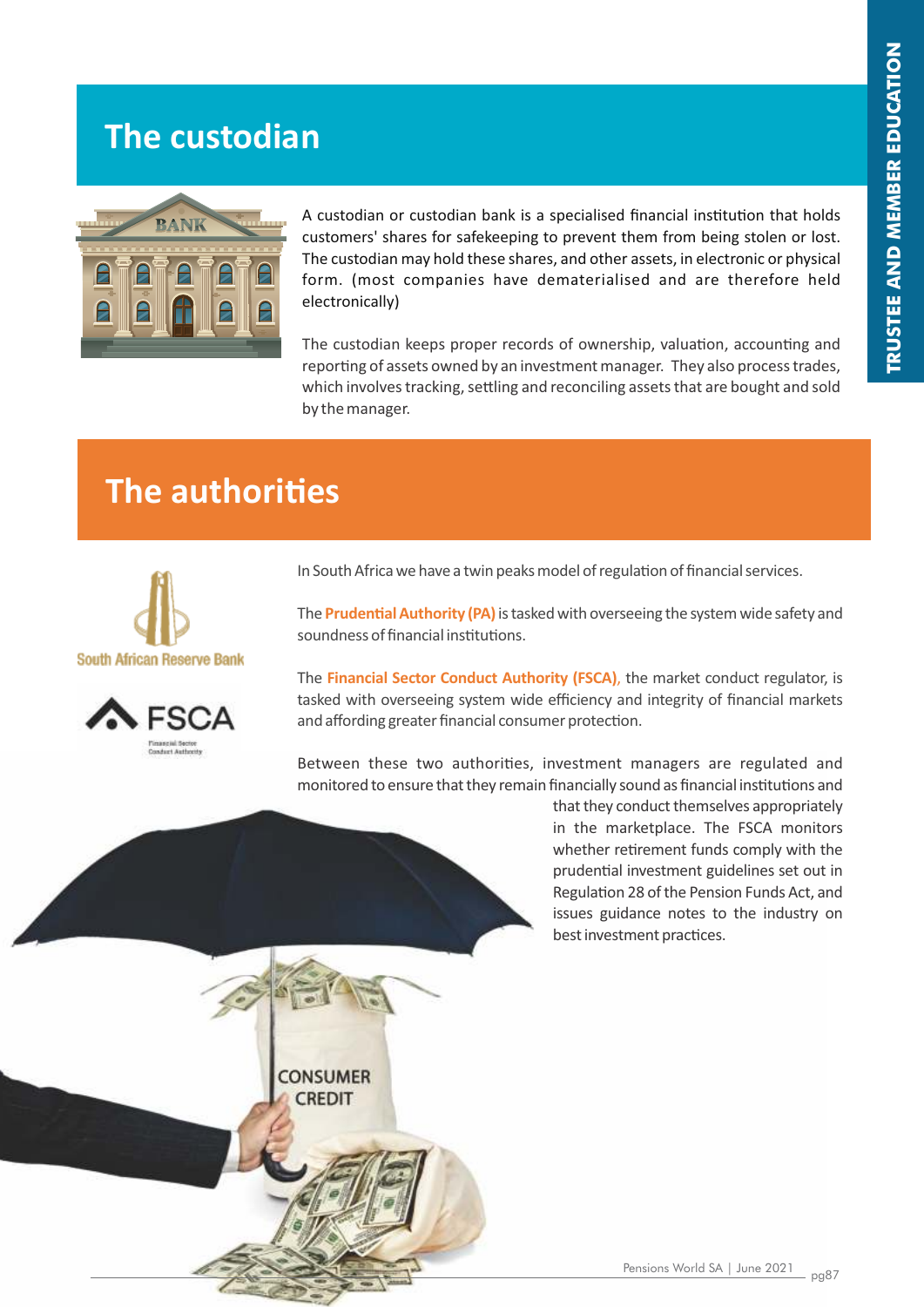### **The investment consultant, and other expert advisers**



In the context of retirement funds, an investment consultant (also known as an asset consultant) is an investment professional who advises the trustees on the most appropriate investment strategy for their retirement fund, the most suitable investment managers and portfolios to select and the ongoing monitoring and evaluation of performance to objectives. In addition, the investment consultant will assist the trustees in drafting their Investment Policy Statement (IPS) to meet the requirements of PF 130.

The trustees should also expect their employee benefits consultant to have some experience and expertise in investments. A trustee could reasonably expect the fund's consultant to draft the IPS and provide high level feedback on the fund's investments, particularly if the fund's assets are invested in pooled portfolios.

Please always check the categories of products your advisors are accredited to advise on as well as the signed mandate you have in place with them setting out your expectations of services to be provided.

#### **Fees**



Investment managers are paid a fee for their work, which is a percentage of the fund's average assets under management (AUM).

Fees may be fixed as a percentage of the value of assets under management or linked to performance - where the investment manager earns a higher fee for outperforming a particular benchmark – or a combination of the two. The complexity of the investment mandate will also have an impact on the level of the fees. It is reasonable to assume that a more complex, actively managed mandate with more complicated investments (like hedge funds, or offshore investments) will be more expensive for investors.

To achieve the aim of greater fairness and transparency in the South African investment space, standardised disclosures and ways of reporting these costs have been developed.

**Total expense ratio (TER)** - is a measure of the *total* costs of managing and operating an investment portfolio. These costs consist primarily of management fees and additional *expenses*, such as trading fees, legal fees, auditor fees and other operational *expenses*. TER is the global standard used to measure the impact that the deduction of management and operating costs has on a portfolio's value. The TER does not include the investment portfolio's transaction costs.

**Total investment charge (TIC) – is a more comprehensive calculation of charges that takes into account** the TER and the transaction costs (TC). The TC includes things like VAT, brokerage, securities transfer tax (STT) and exchange rate costs. The TIC expresses the total value of an investment portfolio that is lost to fees.